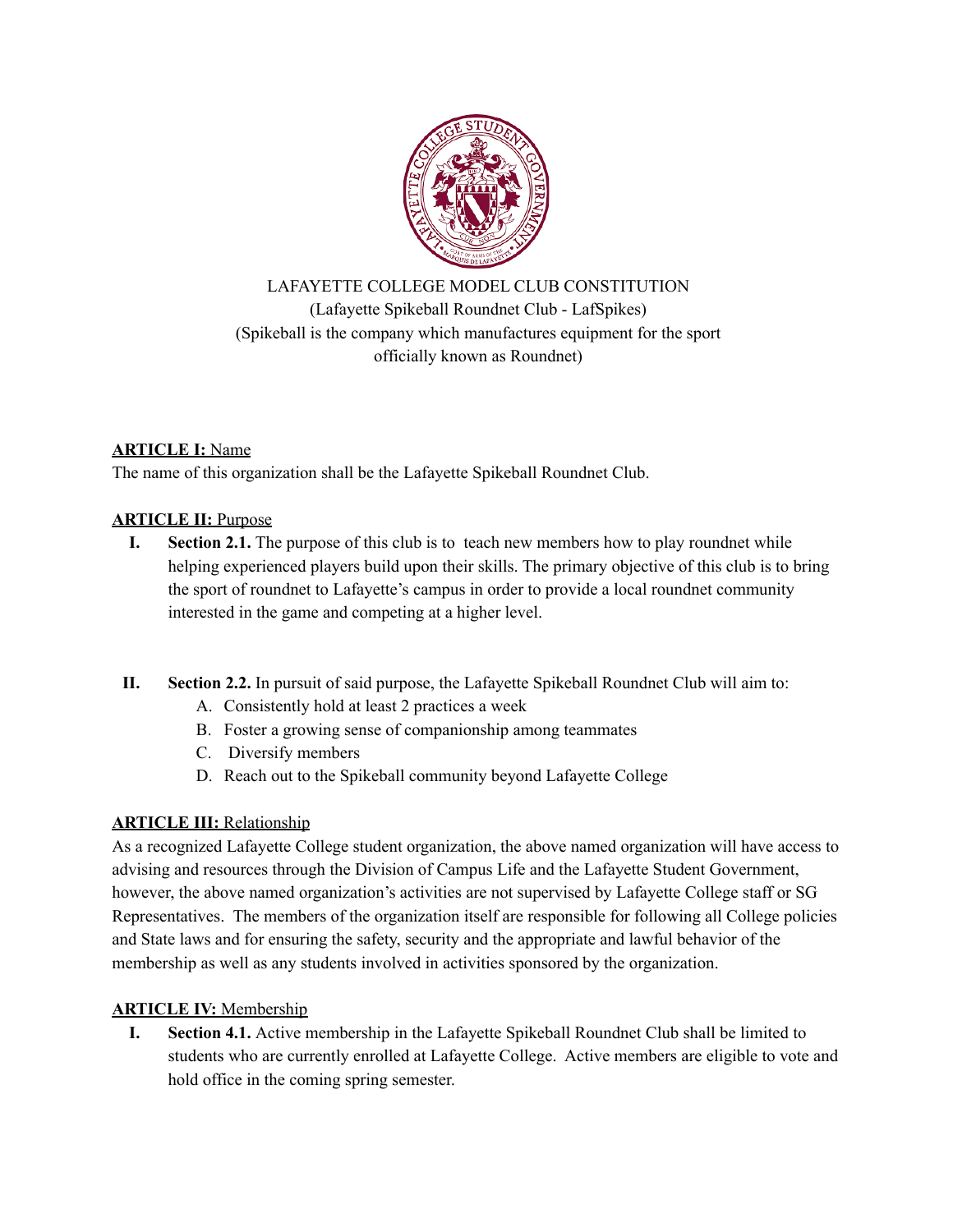- **II. Section 4.2.** Associate membership in the Lafayette Spikeball Roundnet Club is open to all Lafayette College faculty and staff. Associate members are not eligible to vote or hold office in this club.
- **III. Section 4.3.** The number of active members in the club must be one more than 50% of the total number of members in the board.
- **IV. Section 4.4.** To obtain active member status, prospective members can join after attending two consecutive club meetings. There is no formal application or interview required.
- **V. Section 4.6. - Anti-Discrimination Clause:** Membership in registered student organizations are open to all students of Lafayette College, regardless of race, religion, sex, ability status, national origin, color, age, gender identity, gender expression, sexual identity, or veteran status.

### All members register via the http://dosportseasy.com/lafayetteclubs/ web site.

### **ARTICLE V:** Organizational Leadership

- **I. Section 5.1.** The officers of the Lafayette Spikeball Roundnet Club shall be the President, the Vice President, Secretary, and Treasurer. These officers make up the Executive Committee. All executive officers must be current Lafayette College students.
- **II. Section 5.2.** The President shall:
	- A. Will serve as the Program Chair
	- B. Will be in charge of running practices
	- C. Will run club meetings
- **III. Section 5.3.** The Vice-President shall:
	- A. Will serve as the primary safety officer
	- B. Will serve as the risk manager
	- C. Will assist the President in any duties he/she may have
- **IV. Section 5.4.** The Secretary shall:
	- A. Will be in charge of emails or messages concerning club activities
	- B. Will be in charge of scheduling any roundnet events
- **V. Section 5.5.** The Treasurer shall:
	- A. Will decide how funds will be spent
	- B. Will handle any money the club is using (ex. competition money, payments for roundnet material, purchasing new equipment, etc.)
- VI. **Section 5.6.** The terms of all officers of the Lafayette Spikeball Roundnet Club will be one calendar year; with the exception of students studying abroad who will step down from their position.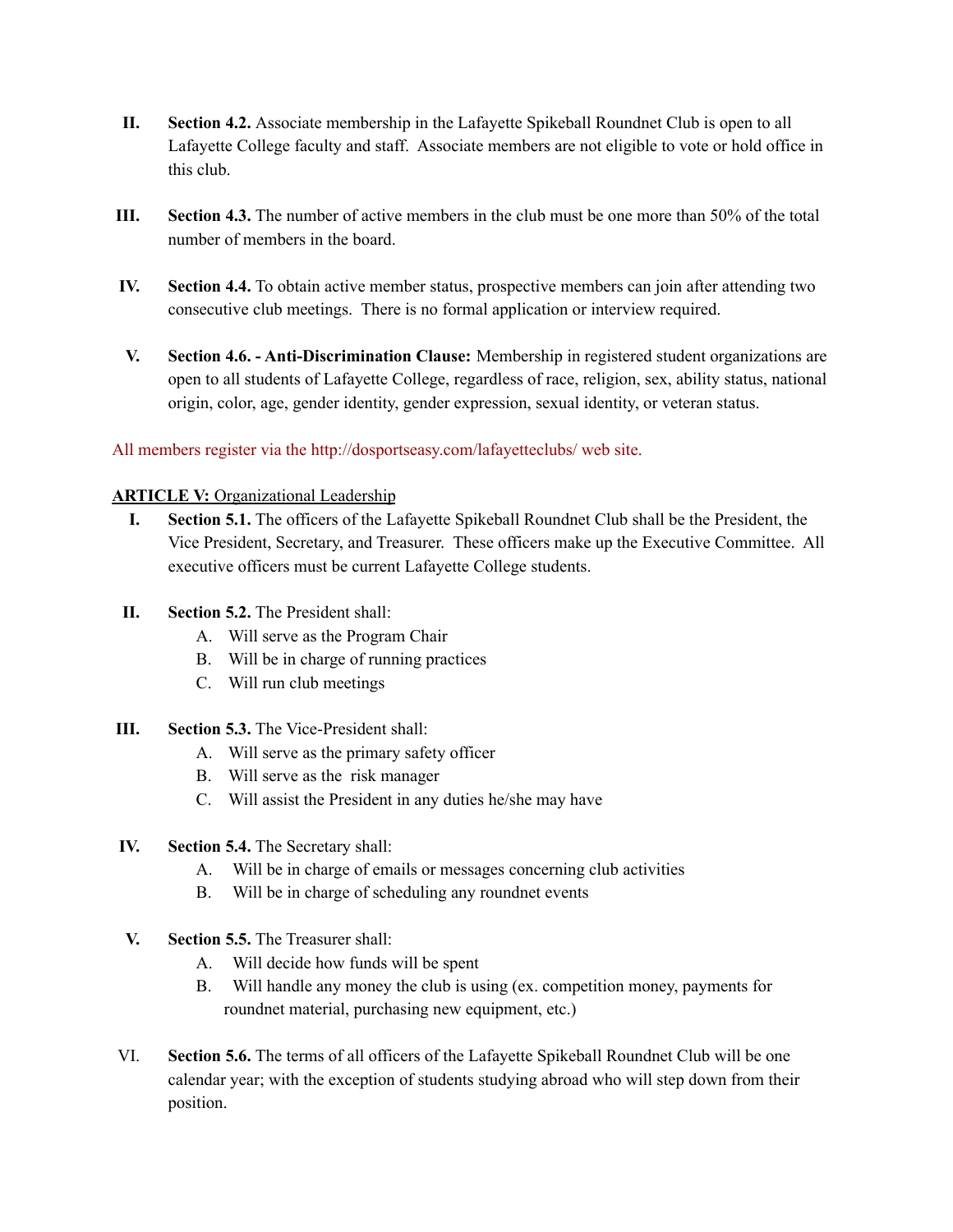VII. **Section 5.7.** Impeachment Process: The impeachment process begins if a vote is brought up by one of the officers. If two-thirds of the current attending members vote to impeach as well as two-thirds of the officers, then the selected officer or president will be removed from their current position.

### **ARTICLE VI:** Elections

- **I. Section 6.1.** Upon the end of each calendar year, the Lafayette Spikeball Club will host a write-in ballot during its second to last meeting. Each member will cast one vote for who they see best fit for each position. Members are allowed to and are entitled to:
	- A. Fill in as much or as little of the ballot as they choose
	- B. Write the same nominated individual for any amount of positions
	- C. Nominate themselves for any amount of positions they choose

Any ballots marked inappropriately, deemed by the current President, are subject to review by the rest of the board and may be discounted in the results. Upon the end of the final meeting in the first term, new board members will be announced.

**Section 6.2.** The President of the Lafayette Spikeball Roundnet Club will open the election meeting(s) by seeking nominations for each office in the following order:

- D. President
- E. Vice-President
- F. Secretary
- G. Treasurer
- **II. Section 6.3.** Any active member of the Lafayette Spikeball Roundnet Club may nominate any active member for a position, including themselves. All nominations must be accepted by the nominee in order to be considered.
	- A. Nominations will be closed by the President after all nominations are accepted for each office.
	- B. In the event that only one individual accepts nomination for a position, they will assume the position for the coming semester. If two or more individuals accept nomination, it will be put to a vote.
	- C. Voting shall occur by a secret ballot distributed to each active member of the Lafayette Spikeball Roundnet Club in attendance at the meeting. A majority is required to elect Executive Officers.

### **ARTICLE VII:** Meetings

I. **Section 7.1.** At least one "business meeting" shall be held of the Lafayette Spikeball Roundnet Club per semester during the fall and spring semesters at Lafayette College. Proper notice must be given before all business meetings, and the Student Organizations Committee must be made aware of these dates